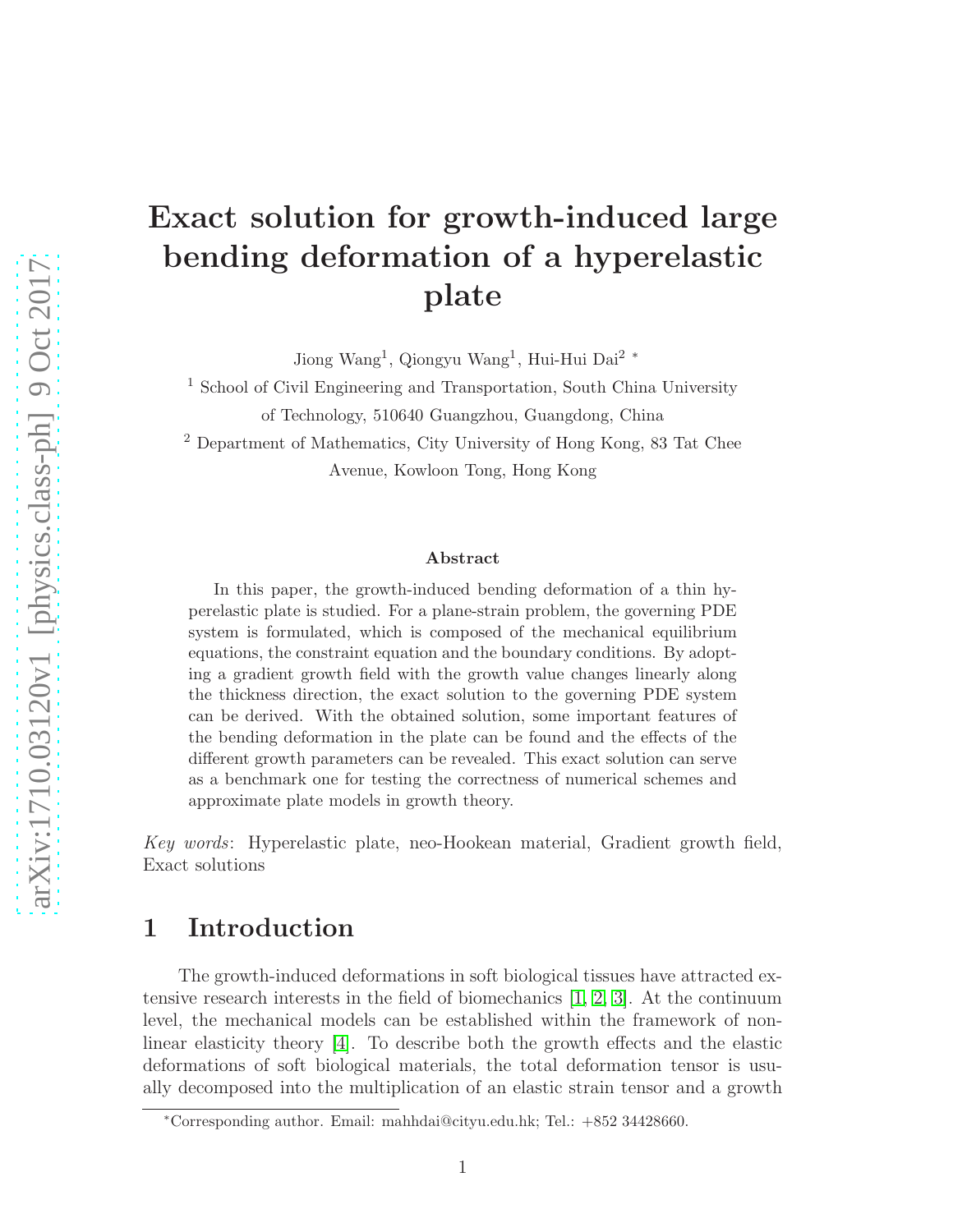tensor [\[5\]](#page-8-3). As the elastic deformations of soft biological materials are generally volumetric incompressible, some constraint equation needs to be incorporated in the governing equation system. During the growth processes, mechanical instabilities can be triggered accompanying the large deformations, which result in various pattern formations on the morphogenesis of tissues [\[6\]](#page-8-4). In the existing works, the instability phenomena in soft materials have been studied through both linear and post-bulking bifurcation analyses [\[2,](#page-8-0) [7,](#page-8-5) [8\]](#page-8-6).

Samples with thin plate forms are commonly observed in biological organs or tissues, e.g., leaves, petals, skin. To study the mechanical properties of these samples during the growth process, one usually needs to adopt an appropriate plate theory. In the work of Dervaux and Ben Amar  $[9]$ , the classical Föpplvon Kármán (FvK) plate theory was generalized to study the growth of thin hyperelastic samples. The plate equations were derived through a variational approach, where growth act as a source of mean and Gaussian curvatures. This Fvk-type plate theory has been applied in many different cases and the obtained results can explain some interesting features of the mechanical behaviors of thin hyperelastic samples [\[10,](#page-8-8) [11,](#page-8-9) [12\]](#page-8-10). However, applications of the Fvk-type plate theory have some limitations, e.g., only in the range of small strains and some scaling relations need to be satisfied. In the authors' recent work [\[13\]](#page-8-11), a consistent finite-strain plate theory was proposed for incompressible hyperelastic materials, which incorporates both the bending and stretching deformations and satisfies certain consistency requirements with no ad hoc hypotheses. This plate theory will be further developed to study the growth-induced large deformations in thin hyperelastic plates. In our opinion, the different plate theories have their own advantages and should be applied in different situations. To test the correctness of an approximate theory, one sensible thing to do is to make comparisons with some exact solutions. For finite elasticity, some exact solutions are available. However, as far as the authors are aware of, no exact solution for inhomogeneous deformation within the framework of growth theory has been reported. The main aim of this paper is to present the exact solution for growth-induced bending.

More specifically, we shall study the large bending deformation of a hyperelastic plate induced by a gradient growth field. For simplicity, a plane-strain problem is considered and the governing PDE system is formulated, which is composed of the mechanical equilibrium equations, the constraint equation and the boundary conditions. By choosing a specific growth field with the growth value changes linearly along the thickness direction, the exact solution to the governing system can be derived. With the obtained solution, some important features of the bending deformation in the plate can be found and the effects of the different growth parameters can be revealed. We expect that this exact solution can be used as a benchmark problem for evaluating the different plate models for testing the correctness of numerical schemes in growth theory.

This paper is organized as follows. In section 2, the governing PDE system of the model is formulated. In section 3, the exact solution of the governing system is derived. Some further discussions are given in section 4. Finally, some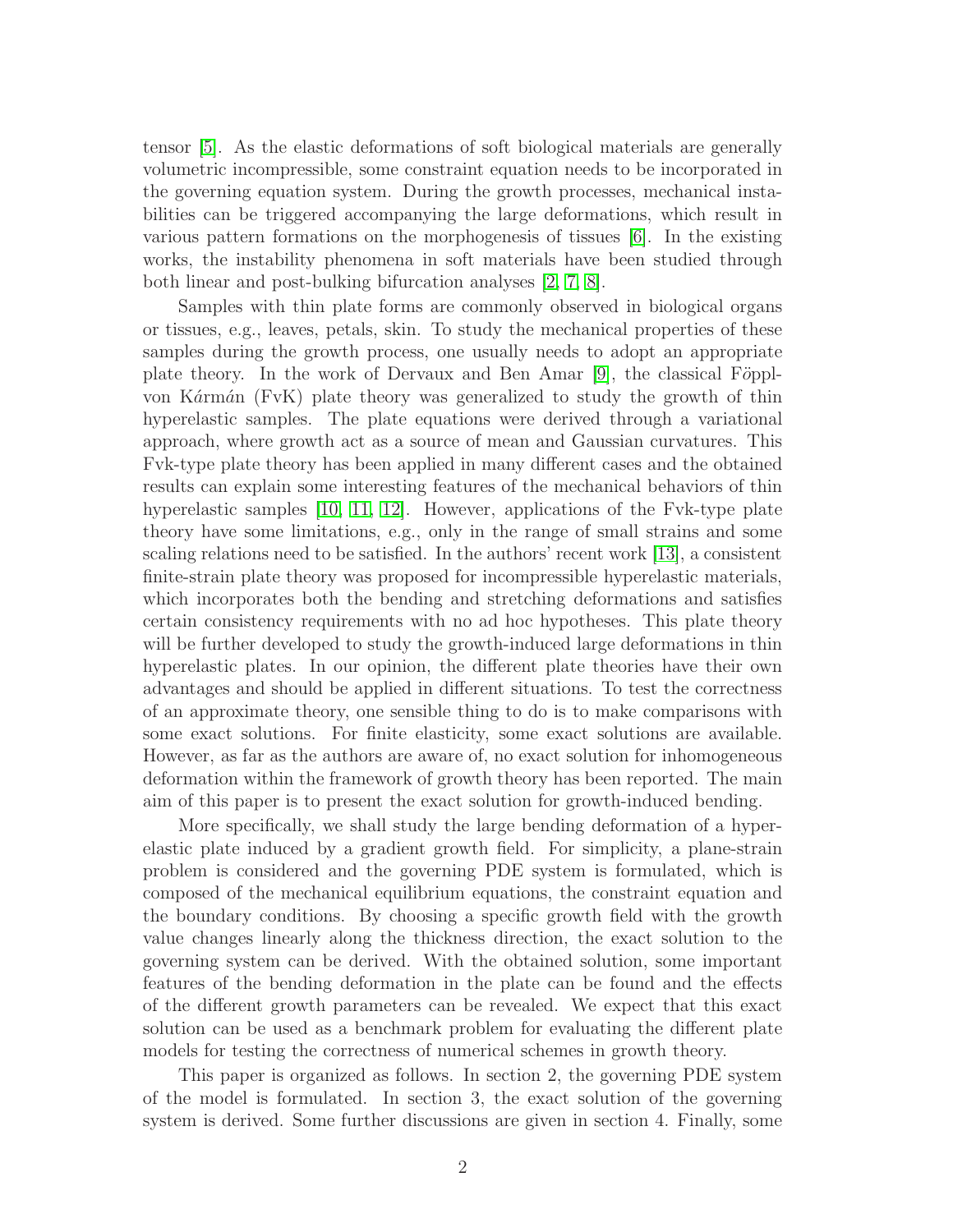

<span id="page-2-0"></span>Figure 1: (a) The 3D reference configuration of the hyperelastic plate; (b) illustration of the bending deformation of the plate induced by the gradient growth field.

conclusions are drawn.

## 2 Governing PDE system

We consider a thin hyperelastic plate, which occupies the region  $\Omega_0 = [-L, L] \times$  $[0, Y_0] \times [0, 2h]$  in the initial state (cf. Fig. [1a](#page-2-0)). The coordinates of a material point in the plate is denoted as  $(X, Y, Z)$  in the reference configuration (i.e., the initial state) and  $(x, y, z)$  in the current configuration. Suppose that this plate undergoes uniaxial growth along the  $X$ -axis. The growth tensor can be written as  $\mathbb{G} = \text{diag}(\lambda(X, Y, Z), 1, 1)$ , where  $\lambda(X, Y, Z)$  is denoted as the growth function. The uniaxial growth also results in the elastic deformation of the plate. Following the approach of Rodriguez et al. [\[5\]](#page-8-3), the total deformation gradient tensor  $\mathbb F$  can be decomposed into

$$
\mathbb{F} = \mathbb{AG},\tag{1}
$$

where A is the elastic deformation tensor. Generally, the elastic deformations of biological soft materials are incompressible, thus we have the constraint equation

$$
R_0(\mathbb{A}) = \text{Det}\mathbb{A} - 1 = 0.
$$
\n<sup>(2)</sup>

For simplicity, we suppose that the plate undergoes plane-strain deformations along the Y-axis. In this case, we have  $y = Y$  and x, z and  $\lambda$  only depend on the coordinates X and Z. The total deformation tensor  $\mathbb F$  and the elastic deformation tensor A can then be written as

$$
\mathbb{F} = \begin{pmatrix} x_X & 0 & x_Z \\ 0 & 1 & 0 \\ z_X & 0 & z_Z \end{pmatrix}, \quad \mathbb{A} = \begin{pmatrix} \frac{x_X}{\lambda} & 0 & x_Z \\ 0 & 1 & 0 \\ \frac{z_X}{\lambda} & 0 & z_Z \end{pmatrix},
$$
(3)

To derive some concrete results, we suppose that the plate is made of incompressible neo-Hookean materials, which has the elastic strain-energy function

$$
\phi_0(\mathbb{A}) = C_0 \left[ \text{tr}(\mathbb{A} \mathbb{A}^T) - 3 \right],\tag{4}
$$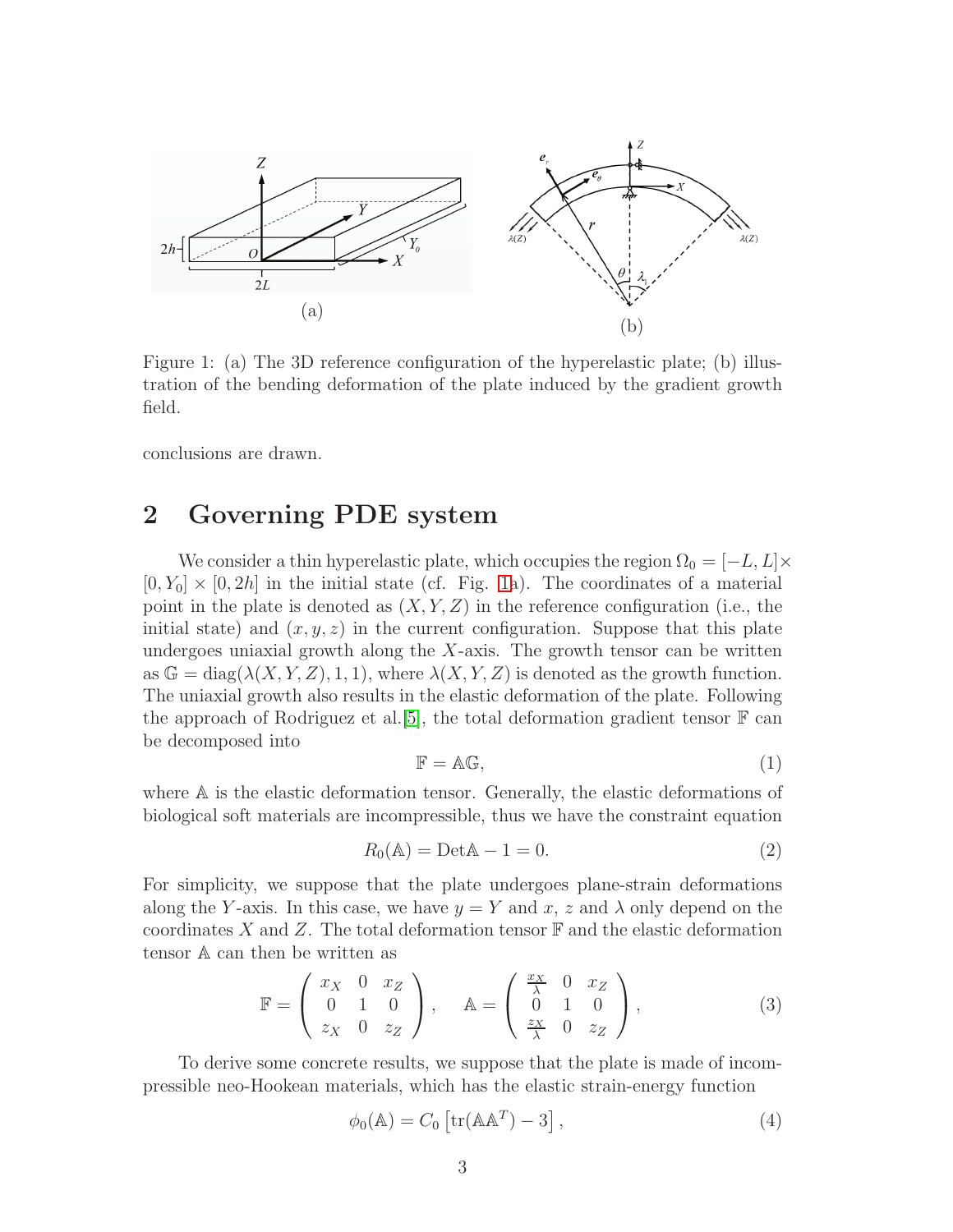where  $C_0$  is a material constant. With the expression of  $\phi_0$  and by considering the constraint equation (2), the nominal stress tensor can be calculated through [\[2,](#page-8-0) [9\]](#page-8-7)

$$
S = J_G G^{-1} \left( \frac{\partial \phi_0(\mathbb{A})}{\partial \mathbb{A}} - p \frac{\partial R_0(\mathbb{A})}{\partial \mathbb{A}} \right) = J_G G^{-1} \left( 2C_0 \mathbb{A}^T - p \mathbb{A}^{-1} \right)
$$
  
= 
$$
\begin{pmatrix} -pz_Z + \frac{2C_0x_X}{\lambda} & 0 & px_Z + \frac{2C_0z_X}{\lambda} \\ 0 & (2C_0 - p)\lambda & 0 \\ pz_X + 2C_0\lambda x_Z & 0 & -px_X + 2C_0\lambda z_Z \end{pmatrix},
$$
(5)

where  $p(X, Z)$  is a Lagrange multiplier and  $J<sub>G</sub> = Det \mathbb{G}$  represents the fact that elastic strains are computed from the grown state but not from the reference state.

In the plate region, we have the mechanical equilibrium equation  $\text{DivS} = 0$ , which yields the following two equations

$$
2C_0x_Z\lambda_Z - p_Xz_Z + p_Zz_X + \frac{2C_0}{\lambda^2} \left(\lambda^3 x_{ZZ} - \lambda_X x_X + \lambda x_{XX}\right) = 0,\tag{6}
$$

$$
2C_0 z_Z \lambda_Z + p_X x_Z - p_Z x_X + \frac{2C_0}{\lambda^2} \left( \lambda^3 z_{ZZ} - \lambda_X z_X + \lambda z_{XX} \right) = 0. \tag{7}
$$

With the expression of  $A$  given in  $(3)$ , the constraint equation  $(2)$  can be rewritten as

$$
\frac{1}{\lambda} \left( x_X z_Z - x_Z z_X \right) - 1 = 0. \tag{8}
$$

All the surfaces of the plate are supposed to be traction-free in the  $XZ$ -plane, thus we have the following boundary conditions

$$
S_{31}|_{Z=0,2h} = 2C_0\lambda x_Z + pz_X|_{Z=0,2h} = 0,
$$
  
\n
$$
S_{33}|_{Z=0,2h} = 2C_0\lambda z_Z - px_X|_{Z=0,2h} = 0,
$$
  
\n
$$
S_{11}|_{X=-L,L} = \frac{2C_0x_X}{\lambda} - pz_Z|_{X=-L,L} = 0,
$$
  
\n
$$
S_{13}|_{X=-L,L} = \frac{2C_0z_X}{\lambda} + px_Z|_{X=-L,L} = 0.
$$
  
\n(9)

Furthermore, to remove the freedom of rigid body motion of the plate, we also need to propose the following restrictions

$$
x(0,0) = z(0,0) = 0, \quad x(0,2h) = 0.
$$
 (10)

Equations  $(6)-(8)$  together with  $(9)$  and  $(10)$  formulate the governing PDE system of the current model. Corresponding to the different growth field distributions  $\lambda(X, Z)$ , the governing system can be solved to determine the deformations of the plate. In this work, we shall consider the following gradient growth field

$$
\lambda(X, Z) = \lambda_0 + \lambda_1 Z,\tag{11}
$$

and try to derive the exact solution to the governing system.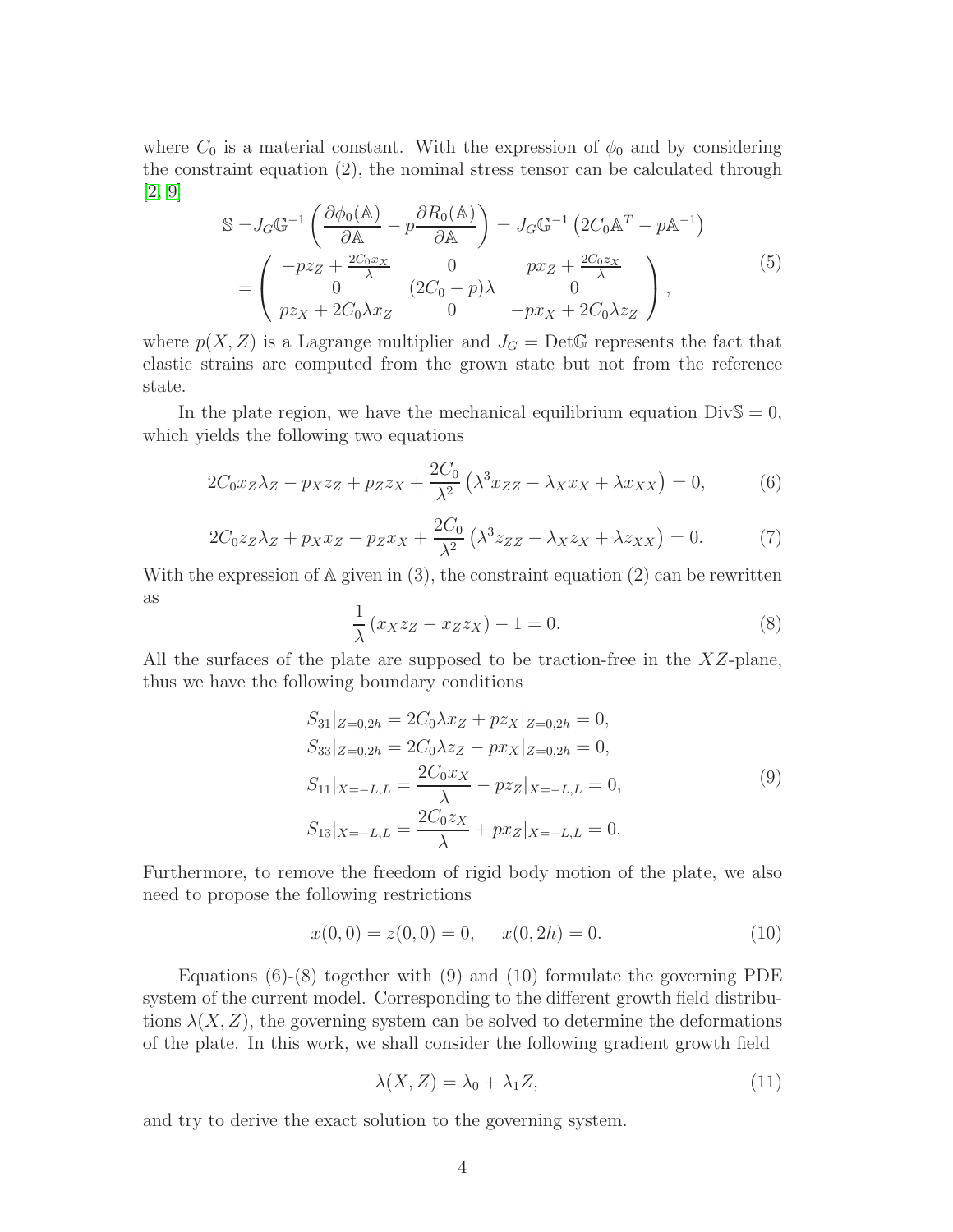### <span id="page-4-0"></span>3 Derivation of the exact solution

In this section, we shall derive the exact solution to the governing system (6)-(10) subject to the gradient growth field (11). Without loss of generality, the half length of the plate L is taken to be 1, then  $h$  just represents the thicknesslength ratio of the plate. It can be seen that the growth function  $\lambda(X, Z)$  given in  $(11)$  is independent of X and varies linearly along the thickness of the plate, thus we suppose that the plate will undergo a pure bending deformation. For convenience, we use the cylindrical coordinate system  $(\theta, y, r)$  to represent a point in the current configuration (cf. Fig. [1b](#page-2-0)). Then, the bending deformation of the plate can be described by

$$
\begin{cases}\n\theta(X, Z) = \alpha X, & -L \leq X \leq L, \\
r(X, Z) = r(Z), & 0 \leq Z \leq 2h, \\
p(X, Z) = p(Z), & 0 \leq Z \leq 2h, \\
y = Y, & 0 \leq Y \leq Y_0,\n\end{cases}
$$
\n(12)

where  $\alpha$  is the bending angle to be determined. By using (12), the Cartesian coordinates  $\{x, z\}$  can be expressed as

$$
x(X, Z) = r(Z) \sin(\alpha X), \quad z(X, Z) = r(Z) \cos(\alpha X) - r(0).
$$
 (13)

It can be seen that the restrictions given in (10) are automatically satisfied by  $(13)$ . Substituting  $(13)$  into the governing system  $(6)-(9)$  and through some manipulations, we obtain the following two equations

$$
-\frac{2C_0\alpha^2r(Z)}{\lambda(Z)} - \alpha r(Z)p'(Z) + 2C_0r'(Z)\lambda'(Z) + 2C_0\lambda(Z)r''(Z) = 0,
$$
 (14)

$$
\frac{\alpha r(Z)r'(Z)}{\lambda(Z)} - 1 = 0,\t(15)
$$

and the boundary conditions

$$
\lambda(Z) \left( 2C_0 r'(Z) - \frac{p(Z)}{r'(Z)} \right) |_{Z=0,2h} = 0,
$$
  

$$
\frac{2C_0 \alpha r(Z)}{\lambda(Z)} - \frac{p(Z)\lambda(Z)}{\alpha r(Z)} |_{X=-1,1} = 0.
$$
 (16)

Then, the original PDE system  $(6)-(10)$  has been reduced to the ODE system  $(14)-(16)$ .

**Remark:** If we use the Cartesian coordinate  $(X, Y, Z)$  for a reference point and the cylindrical coordinate system  $(\theta, y, r)$  for a current point, the deformation tensors and the nominal stress tensor can be rewritten as

$$
\mathbb{F} = \begin{pmatrix} \alpha r(Z) & 0 & 0 \\ 0 & 1 & 0 \\ 0 & 0 & r'(Z) \end{pmatrix}, \quad \mathbb{A} = \begin{pmatrix} \frac{\alpha r(Z)}{\lambda(Z)} & 0 & 0 \\ 0 & 1 & 0 \\ 0 & 0 & r'(Z) \end{pmatrix}, \quad (17)
$$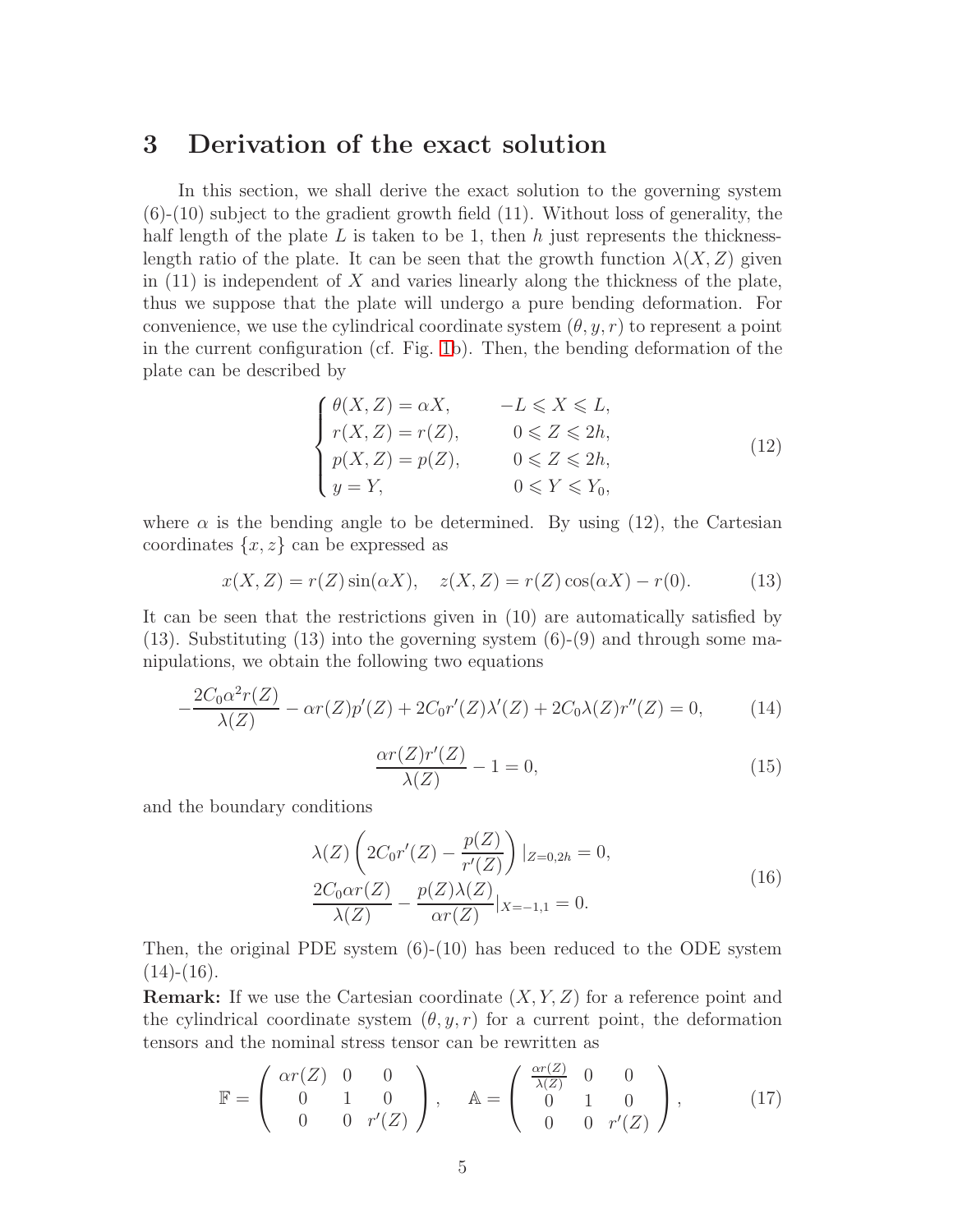and

$$
\mathbb{S} = \begin{pmatrix} -\frac{2C_0\alpha r(Z)}{\lambda(Z)} - \frac{p(Z)\lambda(Z)}{\alpha r(Z)} & 0 & 0\\ 0 & (2C_0 - p(Z))\lambda(Z) & 0\\ 0 & 0 & \lambda(Z)\left(2C_0r'(Z) - \frac{p(Z)}{r'(Z)}\right) \end{pmatrix}.
$$
(18)

With the expressions of  $\mathbb{F}$ ,  $\mathbb{A}$  and  $\mathbb{S}$ , the mechanical equilibrium equations, the constraint equation and the boundary conditions can be established directly, which are just equivalent to the ODE system (14)-(16).

The ODE system  $(14)-(16)$  can be solved directly. First, from  $(16)_2$ , it can be obtained that

$$
p(Z) = \frac{2C_0\alpha^2 r^2(Z)}{\lambda^2(Z)}.
$$
\n
$$
(19)
$$

By substituting the expression of  $\lambda(Z)$  (i.e. Eq. (11)) into (15), we obtain an ODE of  $r(z)$ , which can be solved to give

$$
r(Z) = \sqrt{\frac{2\lambda_0}{\alpha}Z + \frac{\lambda_1}{\alpha}Z^2 + 2c_1},\tag{20}
$$

where  $c_1$  is a constant to be determined. Further substituting (19) and (20) into  $(16)<sub>1</sub>$ , we obtain two algebraic equations for  $\alpha$  and  $c<sub>1</sub>$ , which have the solution

$$
\alpha = \lambda_1, \qquad c_1 = \frac{\lambda_0^2}{2\lambda_1^2}.\tag{21}
$$

With the solution given in  $(19)-(21)$ , it can be checked that equation  $(14)$  is automatically satisfied. Thus, we have derived the following solutions to the ODE system (14)-(16)

$$
r(Z) = \frac{\lambda_0}{\lambda_1} + Z, \quad \alpha = \lambda_1, \quad p(Z) = 2C_0.
$$
 (22)

By substituting (22) into (13), the exaction solution in the rectangular coordinates can be obtained.

#### 4 Discussions

Based on the exact solution obtained in section [3,](#page-4-0) we can give some further discussions on the large bending deformation of the plate induced by the gradient growth field (11). First, through some simple analyses, the following features of the bending deformation can be obtained:

• After the deformation, the configuration of the plate becomes a segment of a circular ring with inner radius  $\lambda_0/\lambda_1$  and outer radius  $\lambda_0/\lambda_1 + 2h$ , which implies that the thickness of the plate always equals 2h.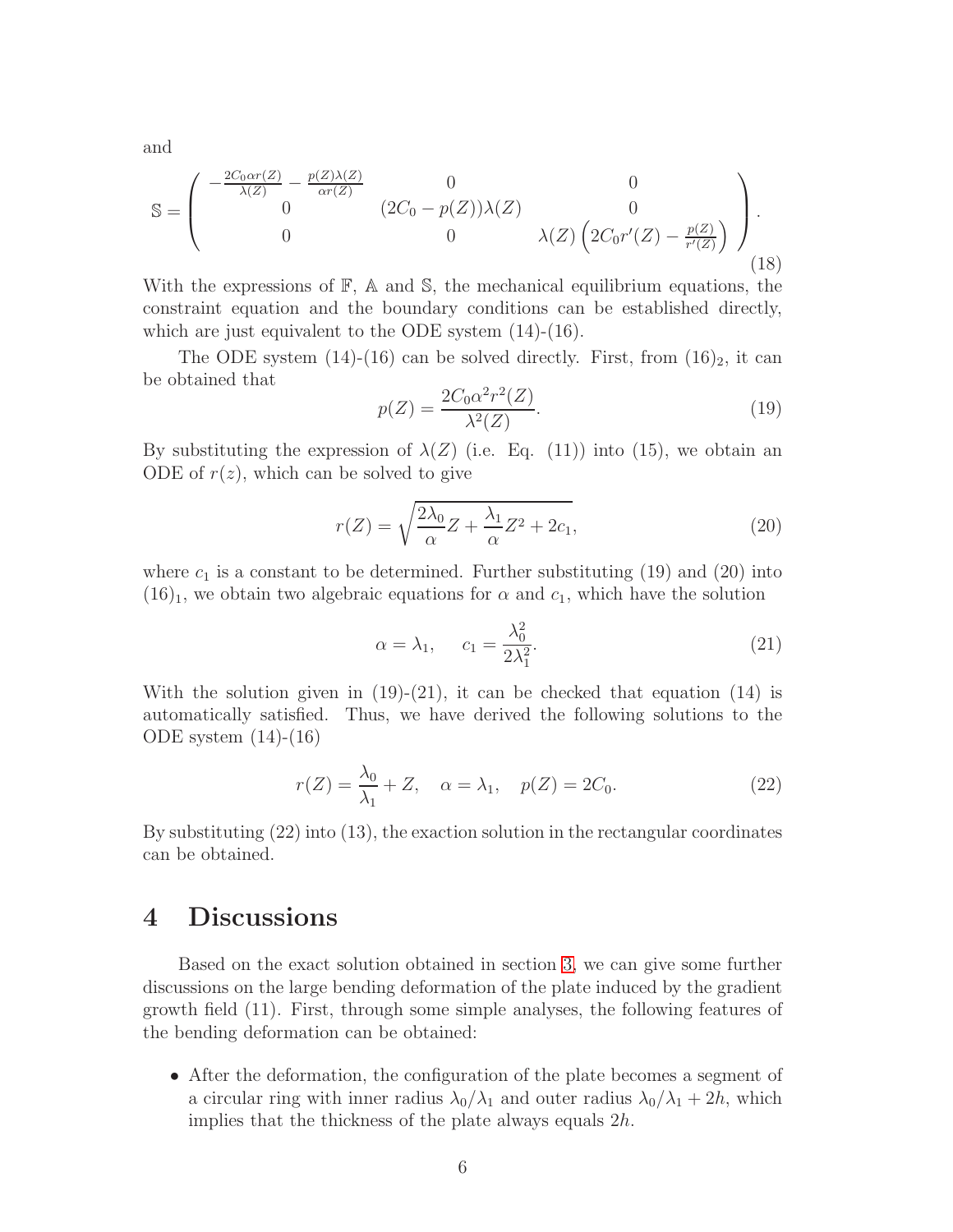- The section plane perpendicular to the axial line of the plate (i.e., the Xaxis) in the initial configuration keeps flat and perpendicular to the axial line after the bending deformation.
- The layers in the plate with different values of Z, including the lower  $(Z = 0)$ and upper  $(Z = 2h)$  surfaces of the plate, have the same bending angle  $\alpha = \lambda_1$ .
- During the growth process, no elastic deformation takes place in the plate and the components of the nominal stress tensor are always equal to zero, i.e., no residual stress appears in the plate.

Besides that, the influences of the growth parameters  $\lambda_0$  and  $\lambda_1$  on the deformations of the plate can be revealed. In Fig. [2,](#page-7-0) the current configurations of the plate corresponding to the different values of  $\lambda_0$  and  $\lambda_1$  are plotted, where the thickness-length ratio  $h = 0.1$ . From Fig. [2a](#page-7-0), it can be seen that corresponding to the different values of  $\lambda_1$ , the plate becomes some circular segments with different radii and bending angles. In fact, the bending angle of the plate just equals  $\lambda_1$ (cf. Eq.  $(21)_1$ ). The plate keeps flat when  $\lambda_1 = 0$  and becomes a closed circular ring when  $\lambda_1 = \pi$ . From Fig. [2b](#page-7-0), we find that with given value of  $\lambda_1$ ,  $\lambda_0$  just represents the elongation ( $\lambda_0 \geq 1$ ) or shortening ( $\lambda_0 < 1$ ) of the plate along the axial direction. As mentioned before, the values of  $\lambda_0$  and  $\lambda_1$  have no influence on the thickness of the circular segment.

#### 5 Conclusions

In this work, we studied the growth-induced large bending deformation in a thin plate made of incompressible neo-Hookean materials. For a gradient growth field with the growth value changes linearly along the thickness direction, we derived the exact solution to the governing PDE system. Based on the exact solution, some important features of the bending deformation can be found. The influences of the growth parameters on the current configurations of the plate can also be revealed.

Although the model studied in the current work is simple, it can be viewed as the prototype of many biological samples undergoing natural growth. The results obtained here would be useful for future studies of growth-induced deformations in thin hyperelastic plates. Also, this exact solution can be used as a benchmark problem for validating different approximate plate models and numerical schemes in growth theory.

### <span id="page-6-0"></span>References

[1] Humphrey, J. D., 2002. Continuum biomechanics of soft biological tissues. Proc. R. Soc. Lond. A 459, 3-46.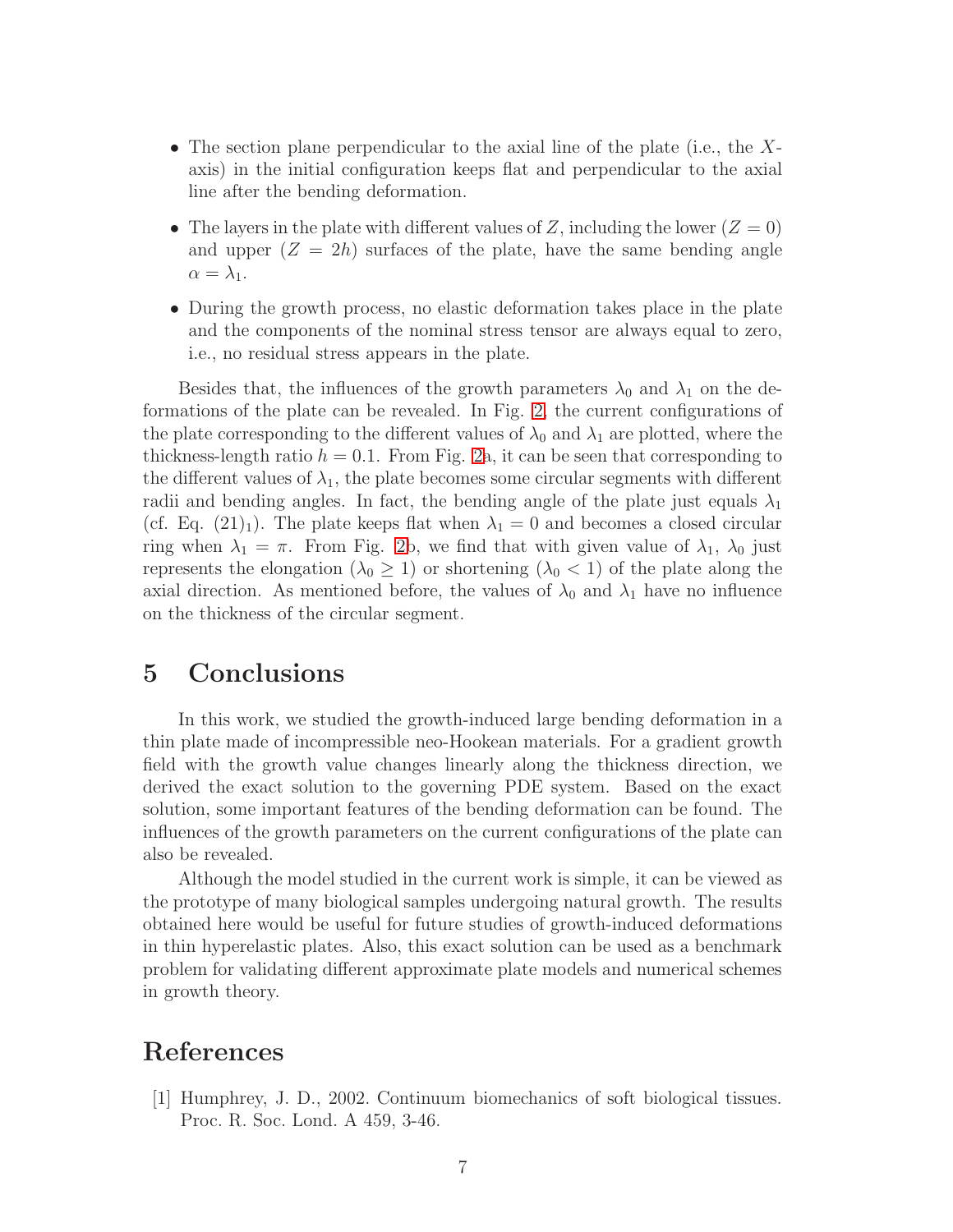

<span id="page-7-0"></span>Figure 2: Configurations of the plate (with thickness value  $h = 0.1$ ) corresponding to the different parameter values: (a)  $\lambda_0 = 1$  and  $\lambda_1 = 1$ , 2 and  $\pi$ ; (b)  $\lambda_1 = 2$ and  $\lambda_0 = 0.5$ , 1 and 2.